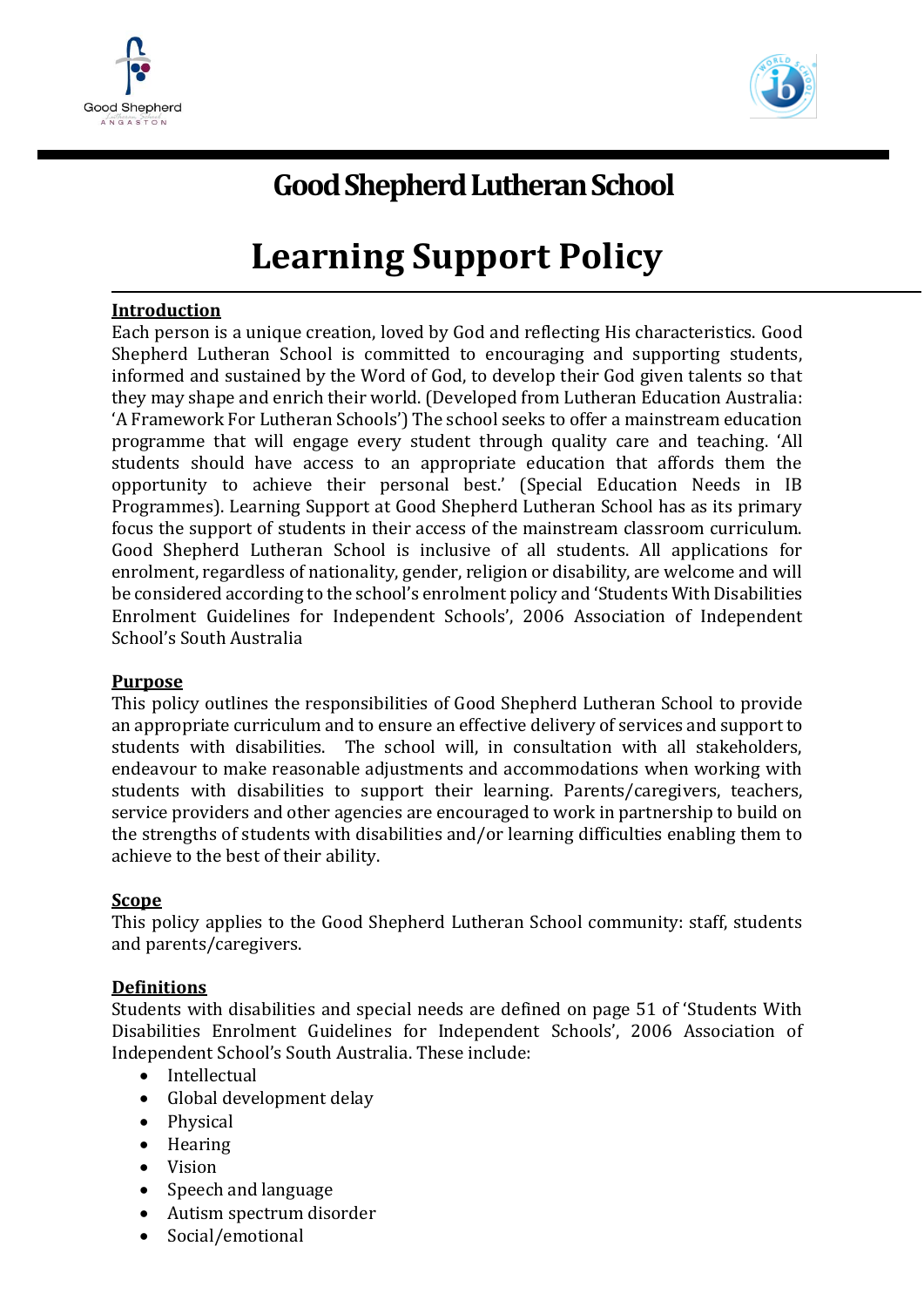# **Enrolment**

Good Shepherd Lutheran School:

- Does not discriminate on the basis of nationality, gender, religion or disability.
- May need to use the criteria for prioritising applications for enrolment should class sizes reach capacity.
- Acknowledges the diversity of students with disabilities.

The process of identifying needs and seeking resources can be lengthy; therefore parents are encouraged to make early application for enrolment. As part of the enrolment process parents of students with special needs are requested to provide information including:

- Reports and assessments relating to a school setting.
- Any special requirements such as health and personal care and/or emergency health care procedures.
- Agency support, past and present.
- Any other relevant information.

As in the case of all enrolments, if false or misleading statements are made during the enrolment process, or if relevant information was not disclosed at the time of the enrolment, the Principal may suspend the student while the enrolment is renegotiated, taking all relevant information into account. The Principal may then reinstate the student, or terminate the enrolment where there is reasonable justification for doing so. After gathering relevant information the Principal and Learning Support Coordinator will discuss with the parents/caregivers the program that the school can offer, including the availability of support.

#### **Eligibility for Additional Support**

Students receive additional support depending upon the availability of staff and the level of need as determined by the Learning Support Coordinator.

Priority will be given to the following areas for support:

- Those children who are identified as eligible for the National Disability Insurance Scheme (NDIS) as having a permanent and significant disability.
- Students who have been identified as 'at risk' and requiring early intervention in the Junior Primary.
- Those children identified through standardised school and/or NAPLAN testing as benefiting from additional support.
- Specialist assessments i.e speech/language pathologist, educational psychologist.
- Specialist referral i.e Down Syndrome Association, Cora Barclay Centre
- English as a Second Language (ESL) students.

# **Curriculum Differentiation and Delivery**

It is the responsibility of all teachers at Good Shepherd Lutheran School to deliver a differentiated curriculum in order to support the needs of each learner and effectively meet learning goals. In addition, it is the responsibility of all teachers to allow for differentiated assessment practices which are relevant to the learner. Good Shepherd Lutheran School recognises:

- The appropriate education of students with disabilities is based on the curriculum needs of individual students rather than the description of disability.
- Disability alone does not necessarily determine special educational provision.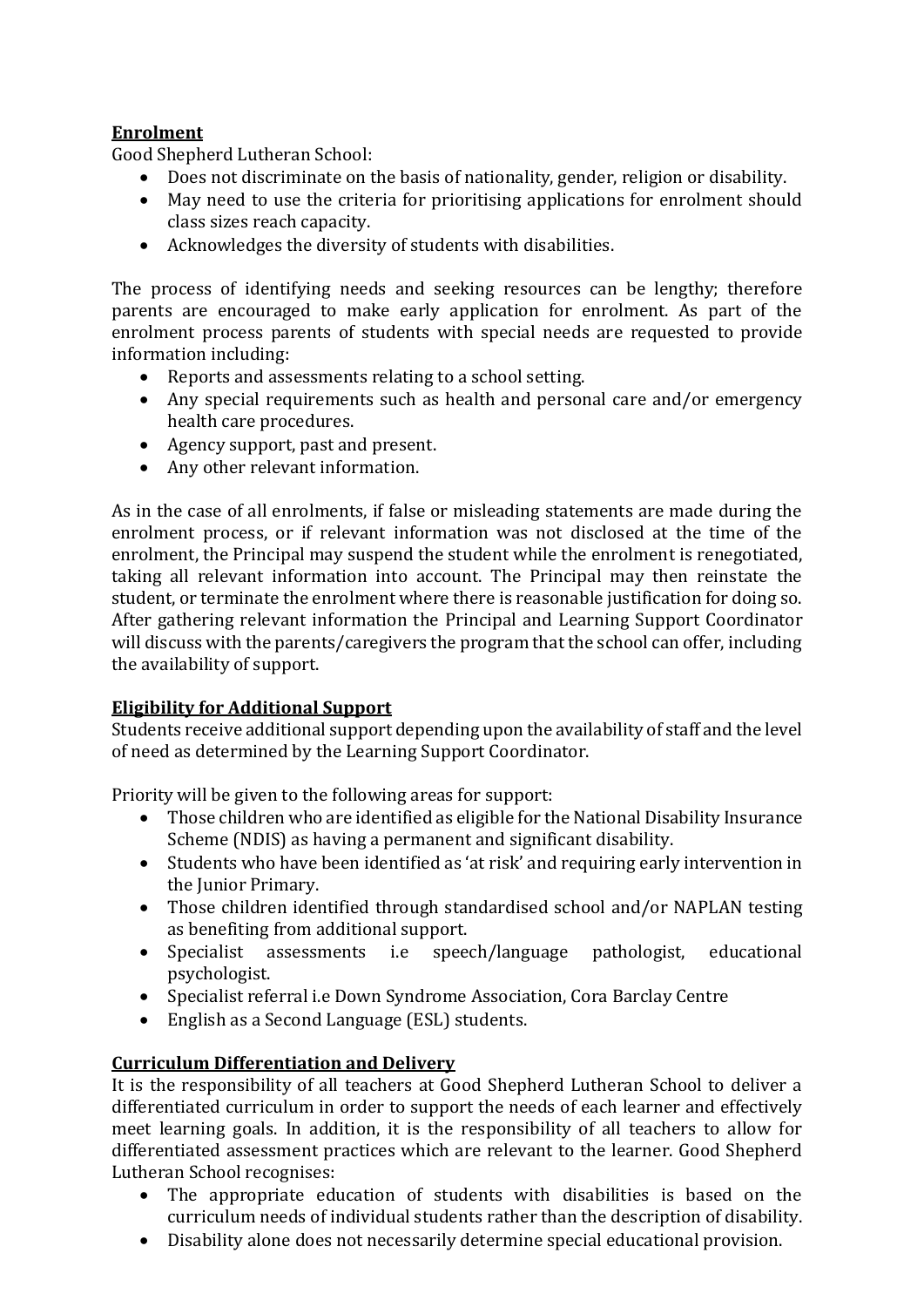- A commitment to negotiating and documenting an appropriate curriculum for students with disabilities through the Negotiated Education Plan or other documentation that supports the student.
- It is the responsibility of all school personnel to provide an appropriate curriculum and to ensure an effective delivery of services to students with disabilities.
- The International Baccalaureate Organisation supports and provides for the curriculum entitlement for all learners. Including students with disabilities.

# **Organisation**

Good Shepherd Lutheran School endeavours to offer learning support which is tailored to the needs of individual students. In determining the most appropriate form of learning support the following is taken into account:

- Location: where the support will take place: home, classroom, library, learning support room, community.
- Management: who will provide the program, who will manage the program, who will assess and report on the effectiveness of the program.
- Program content: materials to be used, hands on experiences, bookwork, computerised instruction, commercial programs.
- Size: will focus be on a class, small group, individuals.
- Student level: will programs cross year levels.
- Time: length of program, time across the week, priorities: needs of other students across the school.
- Funding: is the support funded is funding used equitably.
- How will support be staffed: Class Teacher, Volunteers, Learning Support Officers, Learning Support Coordinator, Peers, Others

# **Targeted Areas for Support**

Health and Safety

- Health and mobility concerns.
- Camps and excursions.

Access to the Curriculum

Particular emphasis on students with disabilities.

Early Intervention

- Transition support from preschool to school.
- Identification of students experiencing language, literacy difficulties.
- Identification of students with fine/gross motor difficulties.

Remediation

- Accommodations to the student's classroom program.
- In-class support for students.
- Individual support for specific skill development including literacy, numeracy, organisational skills, behaviour education, social skills development.
- Withdrawal programs for groups of students.

# **Participation and Student Support Services**

Good Shepherd Lutheran School is committed to parents/caregivers, teachers, service providers and other agencies to:

 Work in partnership to build on the strengths of students with disabilities and to give them the opportunity in achieving to the best of their ability.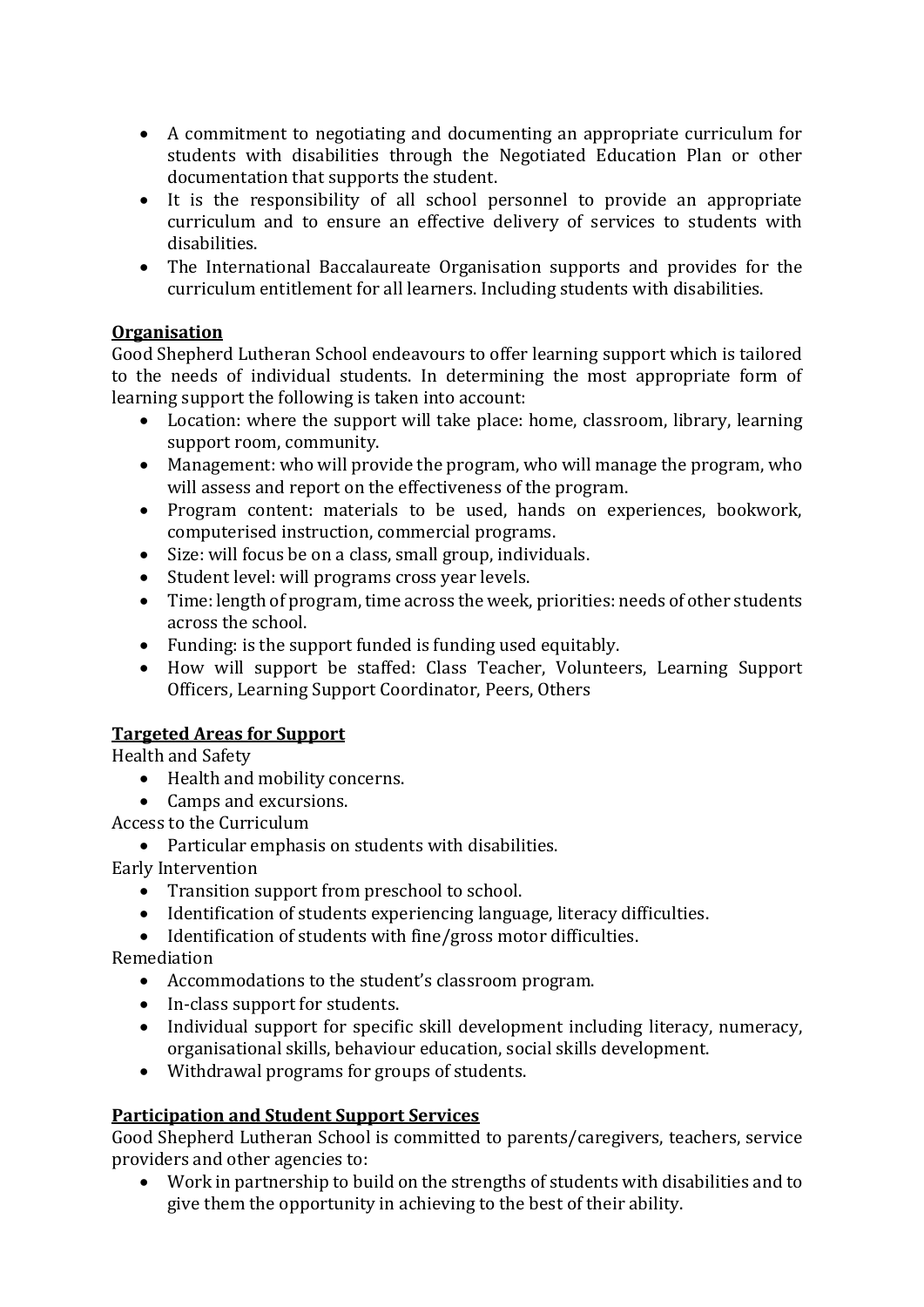- Ensuring that students with disabilities have access to community resources and that they can participate in their local learning environment.
- Building organisational capacity by ensuring professional learning activities are targeted to support staff that work with the students and their families/caregivers and advocates.
- Working with local and outside agencies both private and public to assist in the coordinated delivery of services to support students with disabilities and their families/caregivers

#### **Negotiated Educational Plans**

The Learning Support Coordinator will support teachers in the development, implementation, review and monitoring of Negotiated Educational Plans and providing a supportive school environment for students with disabilities by:

- Discussing and planning for the enrolments of students with disabilities.
- Facilitating access to professional learning programs for teachers and Learning Support Officers to ensure that the curriculum and the assessment and reporting procedures within the school are responsive to the needs of students with disabilities.
- Supporting parents/caregivers in the negotiation process by providing information and encouraging parent/caregiver and advocate participation.

Classroom teachers, with assistance from the Learning Support Coordinator, are responsible for the educational program of all their students, including those with disabilities. Teachers will: participate in negotiating, documenting, implementing and evaluating the Negotiated Education Plan and providing a supportive learning environment for students with disabilities. The Negotiated Education Plan records and monitors the student's ongoing needs and provides documentation of long and short term goals. Good communication and regular reviews involving parents/caregivers and other support personnel are an integral part of the Negotiated Education Plan. Parents/caregivers are encouraged and have the right to choose to participate in the planning of their child's Negotiated Education Plan. Parents/caregivers also have the right to choose to be supported by an advocate in this negotiation process.

#### **Role of the Learning Support Coordinator**

The Learning Support Coordinator will support the Principal in administrative concerns and decisions affecting the educational provisions for students with additional needs. This is done by:

- Managing, with the Principal, the enrolment of new students who have a disability or learning needs. This includes assisting in the enrolment process, pre visits, gathering information, liaising with other professionals and supporting the transition process.
- Informing the Principal of resources and staffing that may be needed.
- Applying for funding grants.
- Completing grant educational accountability documents.
- Highlighting to teachers issues that impact on student learning.
- Preparing contracts for Learning Support Officers.
- Preparing timetables for Learning Support Officers and assisting with coordination of their programs.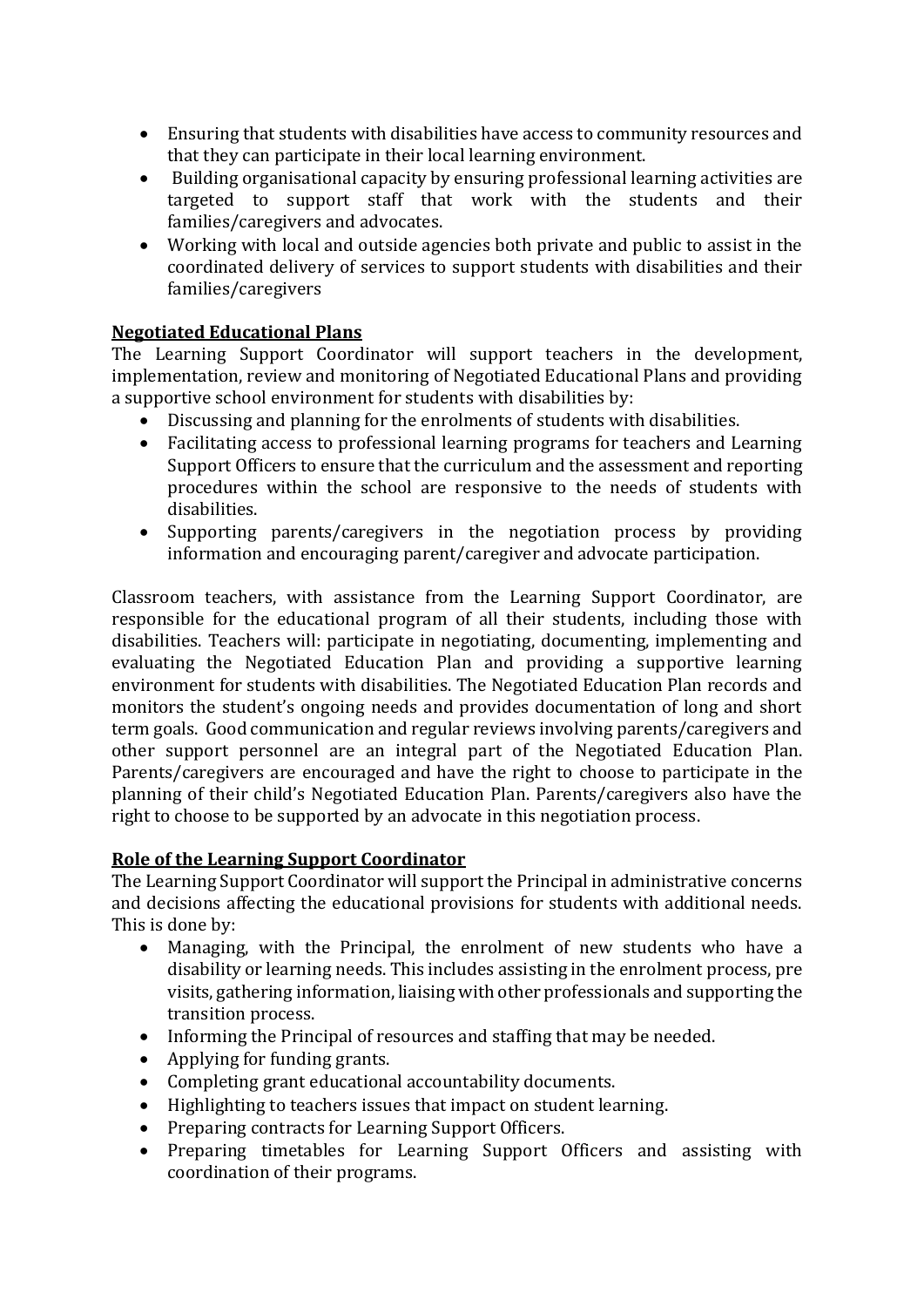The Learning Support Cordinator will support classroom teachers in the identification of students with special needs and will provide assistance and resources to meet those needs. This is done by:

- Assessment of the educational attainments of students, either individually or in a class/group, using formal or informal tests, checklists or other appropriate materials.
- Whole school testing, class testing or individual testing as required using standardised Reading, Spelling and Maths tests, recording and analysing the results, tracking students using these results and monitoring NAPLAN test results to assist in the development of profiles of individual students.
- Classroom observations of students
- Negotiating with teachers the type of support required, development of individual programs or adapted curriculum where appropriate.
- Assisting teachers in the provision of equipment to support curriculum accommodations.
- Helping teachers to appropriately differentiate curriculum content, curriculum delivery and assessment tasks.

The Learning Support Coordinator will support parents/caregivers by assisting them with their concerns for the educational needs for their children, responding to these needs, helping them to access other agencies as necessary, providing relevant resources, and encouraging their effectiveness and participation in the learning activities of their children. This is done by:

- Meeting with parents/caregivers, advocating, arranging screening checks, support with assessments, reading specialist reports.
- Providing information about child development, disabilities, access to services, relevant professionals, agencies and support groups.

The Learning Support Coordinator will support individual students in their academic, social, emotional and physical development by:

- Identifying and responding to needs that require curriculum modification or specialised programs in addition to, or in place of, those offered in the classroom.
- Working in partnership with the class teacher in implementing programs, devising school support programs.
- Referring a student to other agencies when such a referral will further contribute to the assessment of the student's special needs.
- Promoting the understanding of an inclusive school and differentiated instruction and inservicing staff regarding the education of students with disabilities and students who experience barriers to their learning.
- Supporting students experiencing difficulties at school and advocating for their needs.

The Learning Support Coordinator will liaise with agencies and personnel outside of the school who have an involvement with the student and where this information has direct relevance to the education of the student by:

- Arranging and facilitating meetings as required.
- Providing reports at request.
- Liaising with agencies/personnel outside of the school in conjunction with other staff regarding the educational programming and provisions for students.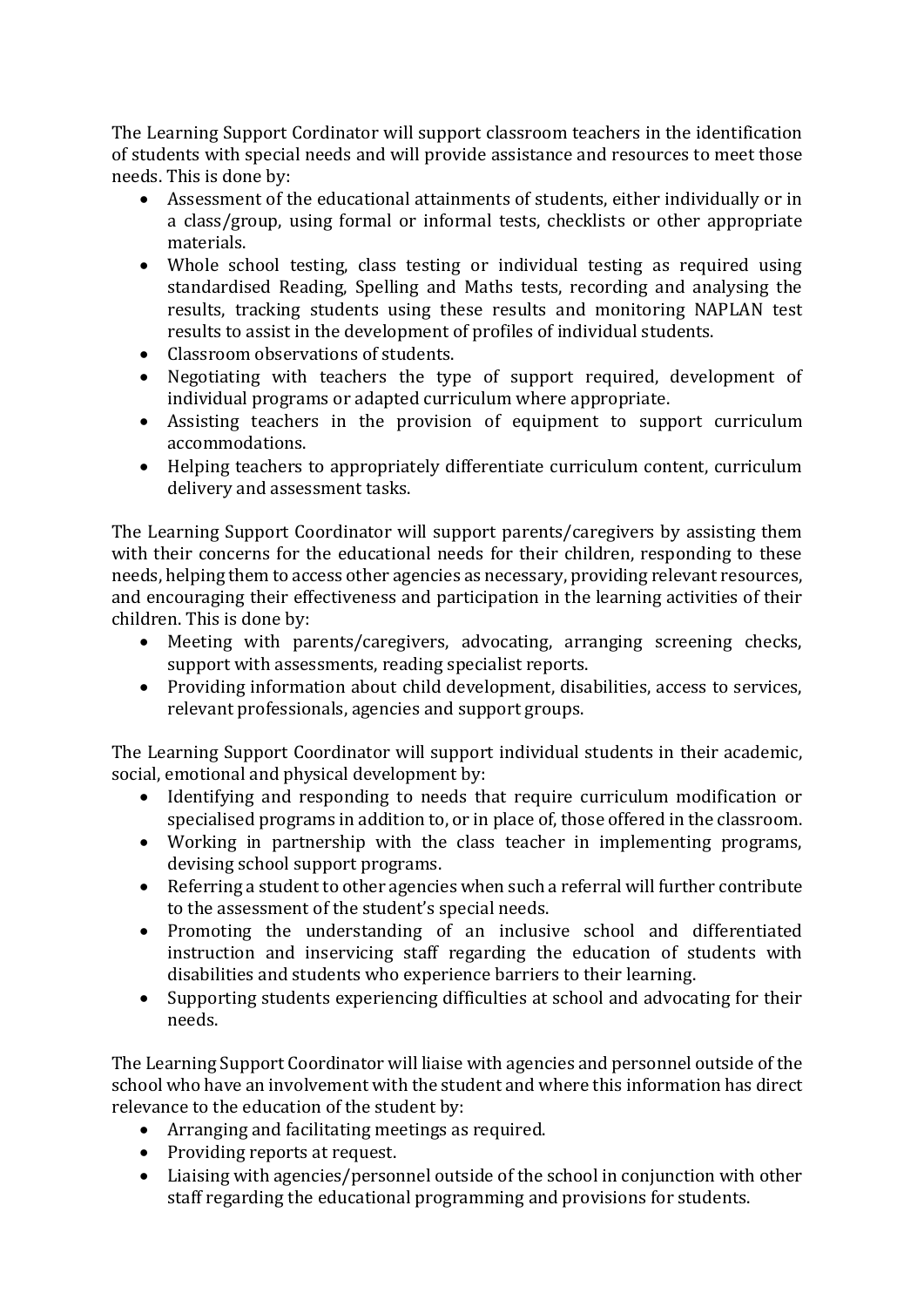Ensuring that students with physical and or sensory impairments have access to school facilities and resources on an equitable basis, pursuing the provision of modified facilities or resources as necessary within the limits of finances available.

The Learning Support Coordinator will promote current educational pedagogy by:

- Being aware of contemporary thinking and research in learning, particularly as it applies to students with disabilities and contributing to professional learning. This is supported by activities such as attendance at conferences and professional development activities, regular attendance at AISSA Key Teacher days, professional reading and liaising with other professionals and support agencies.
- Alerting teachers to resources that facilitate inclusivity and differentiated curriculum/instruction.
- Trialling programs.
- Modelling and mentoring.

# **The Role of Learning Support Officers**

Learning Support Officers work under the direction of classroom teachers and/or the Learning Support Coordinator. They are accountable to the Principal and Learning Support Coordinator.

It is the responsibility of all Learning Support Officers to maintain confidentiality and respect for privacy in all matters involving students and their families. It is also their responsibility to ensure that any issues involving the safety and welfare of students is conveyed to the classroom teacher, Learning Support Coordinator or the Principal. Learning Support Officers are expected to provide feedback to the classroom teacher and/or Learning Support Coordinator.

The duties of the Learning Support Officer may include:

- Working with individual students who may require support in order to access a broad curriculum.
- Working with small groups of students under the direction of the classroom teacher.
- Providing assistance to teachers particularly in the areas of literacy and numeracy.
- Assisting with management of students with special needs particularly those who need frequent intervention and monitoring in order to complete work.
- Providing support to students with significant disabilities and/or complex needs.
- Assisting teachers to develop resources to better cater for students requiring additional support.

Specific programs/activities that Learning Support Officers may engage in after receiving appropriate training include:

- Hearing individual reading and changing readers.
- Maintaining home reading programs.
- Checking sight words/word families.
- Setting up reading boxes for individual students.
- Handwriting group, checking formation of letters.
- Testing students for PM reading levels using running records.